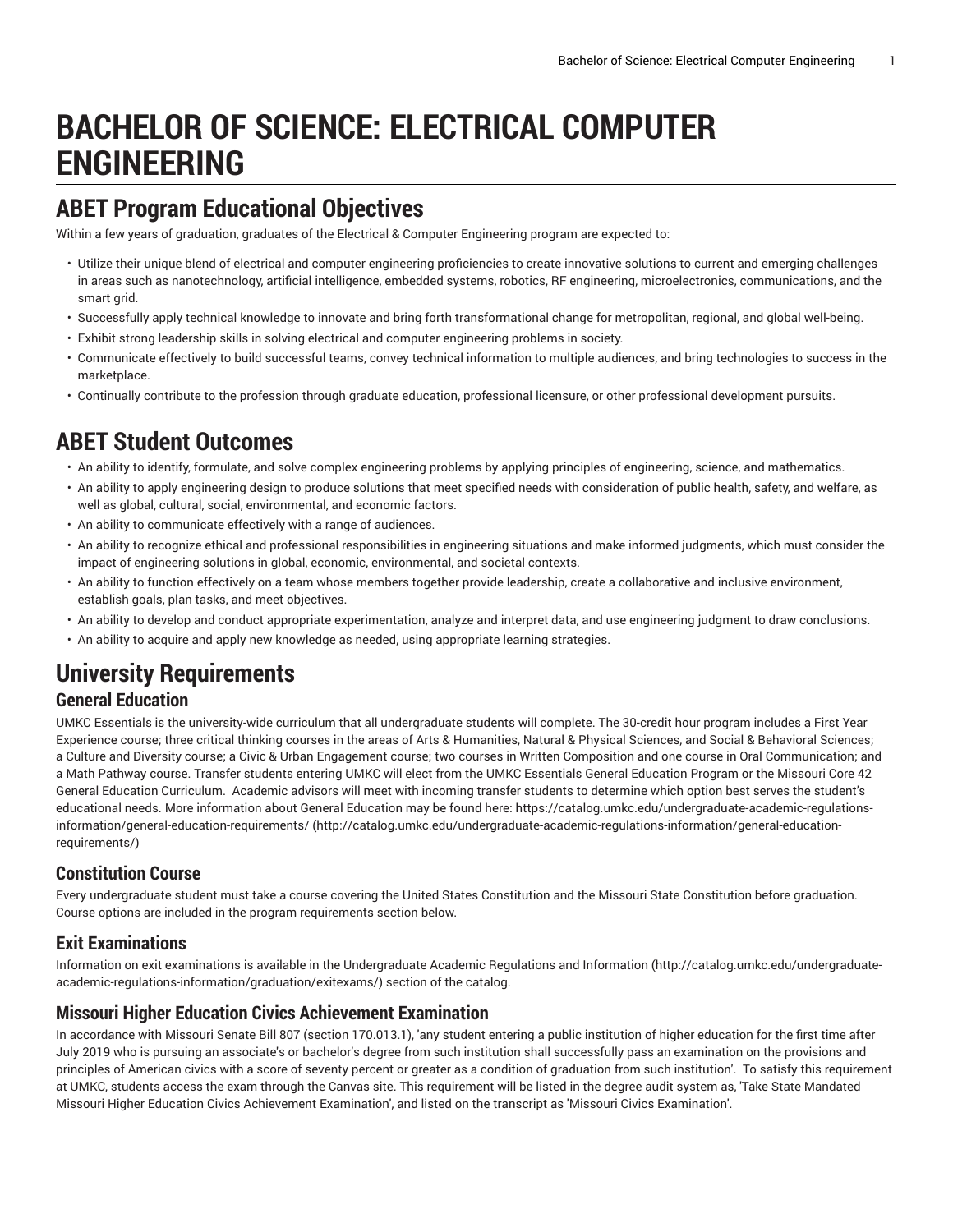### **Student Learning Outcomes**

Students graduating from this program will:

- Identify core challenges, formulate and devise methodology for solving complex engineering problems by applying principles of engineering, science, and mathematics.
- Apply the engineering design process to produce solutions for a given set of engineering requirements in the context of the program's discipline.
- Develop and conduct appropriate experimentation, analyze and interpret data, and use engineering judgment to draw conclusions.
- Effectively communicate technical information both in written and oral presentation formats and function effectively on teams in a variety of professional contexts.
- Identify professional responsibilities and make informed judgments in engineering practice based on legal and ethical principles.
- Acquire new knowledge, choose appropriate learning strategies, and apply this knowledge in engineering applications and beyond.

### **Program Description**

The Bachelor of Science in Electrical and Computer Engineering (ECE) is accredited by the Engineering Accreditation Commission of ABET [http://](http://www.abet.org/) [www.abet.org/.](http://www.abet.org/)

The ECE degree program is designed to provide the key elements of both an electrical engineering and a computer engineering curriculum. Graduates of this program are prepared for larger breadth in job opportunities than are typically available in a traditional electrical engineering program. A BS/ MS Program for completing both a BS in ECE and a MS in EE in five years is available. For additional information, please contact the SS&C Student Services Center at (816)235-2399 or [sce@umkc.edu](mailto:sce@umkc.edu).

# **Program Educational Objectives**

Within a few years of graduation, graduates of the Electrical & Computer Engineering program are expected to:

- 1. Utilize their unique blend of electrical and computer engineering proficiencies to create innovative solutions to current and emerging challenges in areas such as nanotechnology, artificial intelligence, embedded systems, robotics, RF engineering, microelectronics, communications, and the smart grid.
- 2. Successfully apply technical knowledge to innovate and bring forth transformational change for metropolitan, regional, and global well-being.
- 3. Exhibit strong leadership skills in solving electrical and computer engineering problems in society.
- 4. Communicate effectively to build successful teams, convey technical information to multiple audiences, and bring technologies to success in the marketplace.
- 5. Continually contribute to the profession through graduate education, professional licensure, or other professional development pursuits.

### **Career Implications**

Job opportunities abound for electrical and computer engineering majors. In terms of starting salaries and the number of job offers, ECE graduates compare favorably with other engineering graduates. In addition, the ECE curriculum at UMKC equips the graduate with the analytical decision-making skills necessary to pursue diverse technical, managerial and entrepreneurial career opportunities.

### **Admission Requirements**

High school students planning to apply to this degree program are strongly encouraged to take a college preparatory program that emphasizes mathematics, science and communication skills.

First-time college student applicants to the undergraduate program in electrical and computer engineering will be automatically admitted if they obtain:

- 1. An ACT mathematics score of at least 25 and
- 2. An ACT composite score of at least 24 and
- 3. A 3.0 Core High School GPA

First-time college student applicants who do not meet the above criteria but do meet UMKC general admission requirements will have their applications reviewed for admission. Applicants who are not admitted to this program but do meet UMKC general admission requirements may be admitted to University College.

Students without the prerequisite preparation must take the needed coursework before enrolling in courses required for the bachelor's degree. Students seeking re-admission must have been in good academic standing when last enrolled. Otherwise, re-admission requires a formal review by the undergraduate program committee.

Transfer applicants must have at least 24 credits of transferable college credit, an overall 2.0 GPA on a 4.0 scale in all coursework, which includes repeated coursework, attempted at previous institutions. Transfer applicants without a 2.0 or higher college GPA must submit a petition for admission.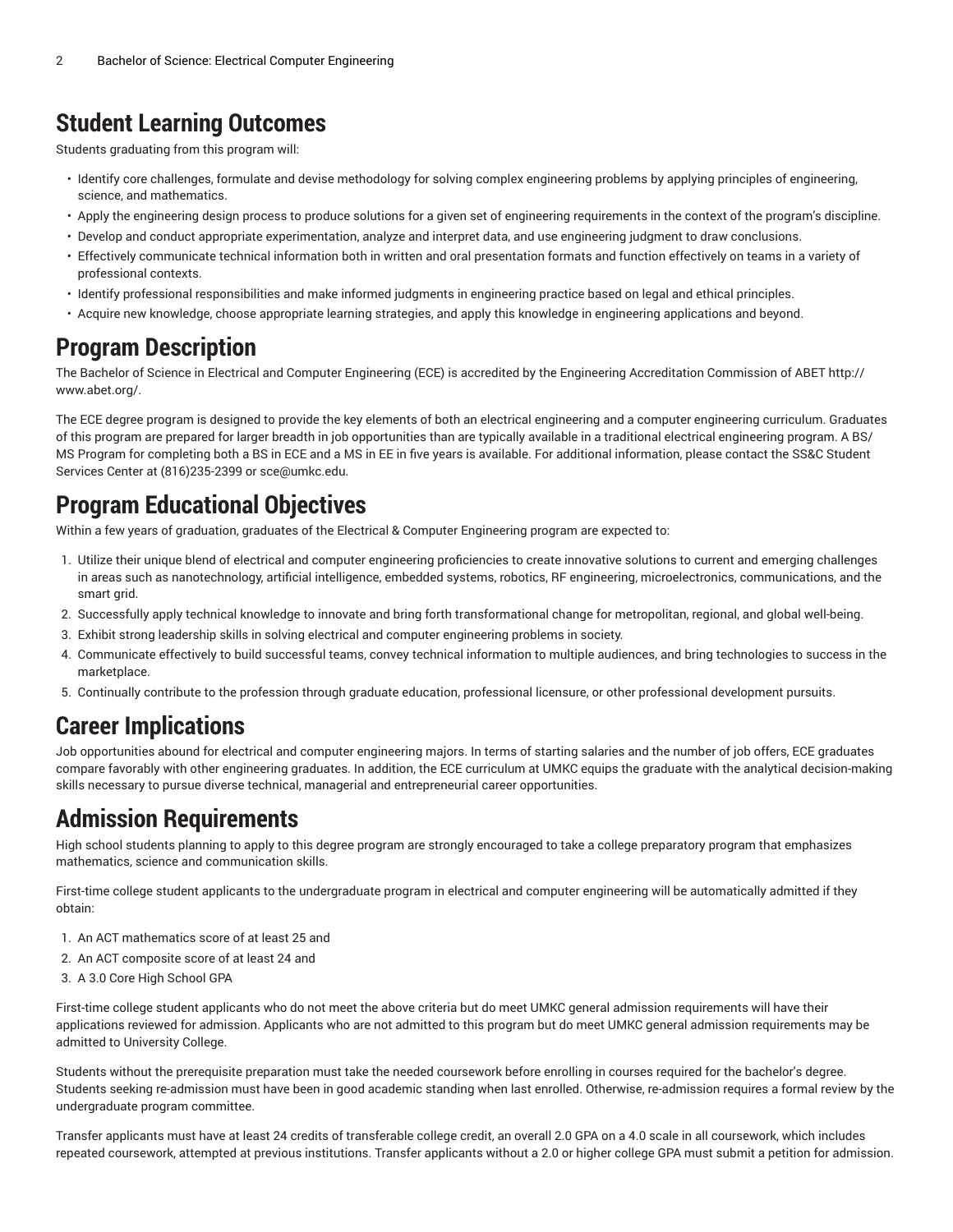# **Program Requirements**

#### **UMKC Essentials**

| Code                                                            | Title                                                                                                | <b>Credits</b> |
|-----------------------------------------------------------------|------------------------------------------------------------------------------------------------------|----------------|
| First Semester Experience Course (GEFSE)                        |                                                                                                      | 3              |
| <b>Written Communication:</b>                                   |                                                                                                      |                |
| ENGLISH 110                                                     | Introduction to Academic Prose                                                                       | 3              |
| <b>ENGLISH 225</b>                                              | English II: Intermediate Academic Prose                                                              | 3              |
| Oral Communication (choose one of the following):               |                                                                                                      | 3              |
| COMM-ST 110<br>Fundamentals of Effective Speaking and Listening |                                                                                                      |                |
| COMM-ST 140                                                     | Introduction to Communication                                                                        |                |
| COMM-ST 212                                                     | <b>Argumentation And Debate</b>                                                                      |                |
| COMM-ST 277                                                     | Interpersonal Communication                                                                          |                |
| Math Pathway (Satisfied in program requirements below)          |                                                                                                      |                |
| Critical Thinking in Arts & Humanities (GECRT-AH)               |                                                                                                      | 3              |
|                                                                 | Critical Thinking in Natural & Physical Sciences (GECRT-SC; Satisfied in program requirements below) |                |
| Critical Thinking in Social & Behavioral Sciences (GECRT-SS)    |                                                                                                      | 3              |
| Culture & Diversity Course (GECDV)                              |                                                                                                      | 3              |
|                                                                 | Civic & Urban Engagement Course (GECUE; Satisfied in program requirements below)                     |                |
| <b>Total Credits</b>                                            |                                                                                                      | 21             |

#### **Constitution Course Requirement**

Section 170.011.1 of the Missouri Revised Statutes, 2015, states that all candidates for a degree issued by a college or university in the state of Missouri must have "satisfactorily passed an examination on the provisions and principles of the Constitution of the United States and of the state of Missouri, and in American history and American institutions."

Courses at UMKC that satisfy this state requirement are:

| Code                         | Title                                      | <b>Credits</b> |
|------------------------------|--------------------------------------------|----------------|
| Choose one of the following: |                                            | 3              |
| CJC 364                      | The Supreme Court And The Criminal Process |                |
| HISTORY 101                  | U.S. History to 1877                       |                |
| HISTORY 102                  | U.S. History Since 1877                    |                |
| HONORS 230                   | <b>Honors American Government</b>          |                |
| POL-SCI 210                  | American Government                        |                |

Total Credits 3

There are a few other ways this requirement can be satisfied for students transferring to UMKC:

• Take an equivalent course from the list above at a regionally accredited institution.

- Earn credit for one of the above courses through AP, IB, or CLEP.
- Take a course that directly satisfies the Missouri Constitution Requirement at another Missouri institution.
- Have a previous bachelors degree (or higher) from a regionally accredited institution.
- Have an Associate of Arts degree from a regionally accredited institution.
- Complete the 42 Hour Core at a Missouri institution and have it listed on the official transcript.

#### **Major Requirements**

| Code                     | Title                                                                                   | <b>Credits</b> |
|--------------------------|-----------------------------------------------------------------------------------------|----------------|
| <b>Math Requirements</b> |                                                                                         |                |
|                          | MATH 110 (PreCalculus Algebra; Typically not required due to ACT Admission Requirement) |                |
|                          | MATH 120 (Pre-Calculus; Typically not required due to ACT Admission Requirement)        |                |
| <b>MATH 210</b>          | Calculus I                                                                              | $\overline{4}$ |
| <b>MATH 220</b>          | Calculus II                                                                             | $\overline{4}$ |
| COMP-SCI 394R            | <b>Applied Probability</b>                                                              | 3              |
| <b>E&amp;C-ENGR 241</b>  | <b>Applied Engineering Analysis I</b>                                                   | 3              |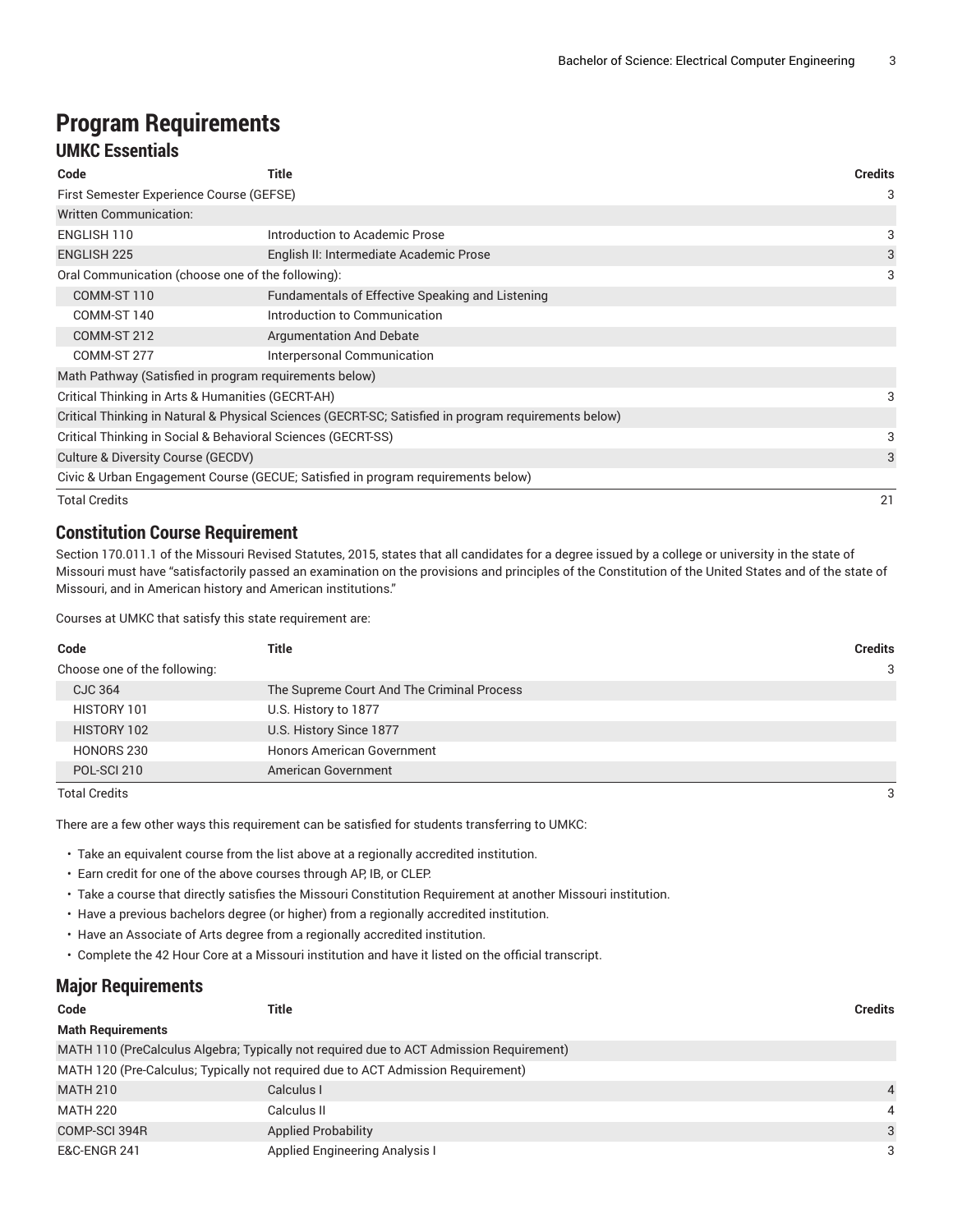| E&C-ENGR 341R                                                             | Applied Engineering Analysis II                                                                       | 3                         |
|---------------------------------------------------------------------------|-------------------------------------------------------------------------------------------------------|---------------------------|
| <b>Life and Physical Sciences Requirements</b>                            |                                                                                                       |                           |
| BIOLOGY 102                                                               | <b>Biology and Living</b>                                                                             | 4                         |
| & 102L                                                                    | and Biology and Living Laboratory                                                                     |                           |
| or CHEM 211/211L                                                          | <b>General Chemistry I</b>                                                                            |                           |
| PHYSICS 240                                                               | Physics For Scientists and Engineers I                                                                | 5                         |
| PHYSICS 250                                                               | Physics For Scientists and Engineers II                                                               | 5                         |
| <b>Higher Order Thinking Requirements</b>                                 |                                                                                                       |                           |
| <b>E&amp;C-ENGR 216</b>                                                   | <b>Engineering Computation</b>                                                                        | 4                         |
| <b>Electrical and Computer Engineering Requirements</b><br>COMP-SCI 304WI |                                                                                                       |                           |
| <b>E&amp;C-ENGR 226</b>                                                   | Ethics and Professionalism (satisfied GECUE requirement)                                              | 3                         |
| <b>E&amp;C-ENGR 227</b>                                                   | Logic Design                                                                                          | 3<br>1                    |
|                                                                           | Logic Design Laboratory                                                                               |                           |
| <b>E&amp;C-ENGR 228</b><br><b>E&amp;C-ENGR 229</b>                        | Introduction to Computer Design                                                                       | 3                         |
|                                                                           | Introduction to Computer Design Laboratory                                                            | $\mathbf{1}$              |
| <b>E&amp;C-ENGR 276</b>                                                   | Circuit Theory I                                                                                      | 3                         |
| <b>E&amp;C-ENGR 277</b><br><b>E&amp;C-ENGR 302</b>                        | Circuit Theory I Lab                                                                                  | 1                         |
|                                                                           | Electromagnetic Waves and Fields (satisfies GECRT-SC course requirement)                              | 3                         |
| <b>E&amp;C-ENGR 303</b>                                                   | Electromagnetic Waves and Fields Lab<br><b>Electronic Circuits</b>                                    | 1                         |
| <b>E&amp;C-ENGR 330</b>                                                   |                                                                                                       | 3                         |
| <b>E&amp;C-ENGR 331</b>                                                   | <b>Electronic Circuits Laboratory</b><br>Semiconductors and Devices                                   | $\mathbf{1}$              |
| <b>E&amp;C-ENGR 334</b>                                                   |                                                                                                       | 3                         |
| <b>E&amp;C-ENGR 358</b>                                                   | Introduction to Control Systems                                                                       | 3                         |
| or E&C-ENGR 474                                                           | Introduction to Communication Systems                                                                 |                           |
| <b>E&amp;C-ENGR 376</b>                                                   | Circuit Theory II                                                                                     | 3                         |
| <b>E&amp;C-ENGR 377</b>                                                   | Circuit Theory II Lab                                                                                 | $\mathbf{1}$              |
| <b>E&amp;C-ENGR 380</b>                                                   | Signals and Systems                                                                                   | 3                         |
| <b>E&amp;C-ENGR 381</b>                                                   | Signals and Systems Lab                                                                               | 1                         |
| <b>E&amp;C-ENGR 402</b>                                                   | Senior Design I                                                                                       | 3                         |
| <b>E&amp;C-ENGR 403</b>                                                   | Senior Design II                                                                                      | $\sqrt{2}$                |
| <b>E&amp;C-ENGR 416</b>                                                   | Neural and Adaptive Systems                                                                           | 3                         |
| or E&C-ENGR 486                                                           | Pattern Recognition                                                                                   |                           |
| <b>E&amp;C-ENGR 426</b>                                                   | Microcomputer Architecture and Interfacing                                                            | 3<br>1                    |
| <b>E&amp;C-ENGR 427</b>                                                   | Microcomputer Laboratory                                                                              |                           |
| E&C-ENGR 428R                                                             | <b>Embedded Systems</b>                                                                               | $\ensuremath{\mathsf{3}}$ |
| <b>E&amp;C-ENGR 429</b>                                                   | <b>Embedded Systems Laboratory</b>                                                                    | 1                         |
| <b>E&amp;C-ENGR 466</b>                                                   | Power Systems I                                                                                       | 3                         |
| MEC-ENGR 130                                                              | <b>Engineering Graphics</b>                                                                           | 3                         |
| <b>Senior Electives</b>                                                   | Take 2 elective courses at the 400 level in ECE (not already completed above or from the list below). |                           |
|                                                                           |                                                                                                       | 6                         |
| <b>E&amp;C-ENGR 412</b><br><b>E&amp;C-ENGR 436</b>                        | Principles of RF/Microwave Engineering<br><b>Power Electronics I</b>                                  |                           |
| <b>E&amp;C-ENGR 439</b>                                                   |                                                                                                       |                           |
|                                                                           | Principles of Nanoscale Devices & Circuits                                                            |                           |
| <b>E&amp;C-ENGR 440</b><br><b>E&amp;C-ENGR 442</b>                        | Principles of Nanomanufacturing                                                                       |                           |
| <b>E&amp;C-ENGR 443</b>                                                   | Introduction to VLSI Design<br>Introduction to VLSI Design Laboratory                                 |                           |
| <b>E&amp;C-ENGR 455</b>                                                   | Instrumentation and Control                                                                           |                           |
| <b>E&amp;C-ENGR 457</b>                                                   | <b>Fundamentals of Solar Photovoltaic Cells</b>                                                       |                           |
| <b>E&amp;C-ENGR 458</b>                                                   |                                                                                                       |                           |
| <b>E&amp;C-ENGR 459</b>                                                   | Automatic Control System Design<br>Introduction to Photovoltaic Systems                               |                           |
| <b>E&amp;C-ENGR 463</b>                                                   | Advanced Sustainable Energy Systems Engineering                                                       |                           |
| <b>E&amp;C-ENGR 464</b>                                                   | Smart Grid and SCADA Systems                                                                          |                           |
|                                                                           |                                                                                                       |                           |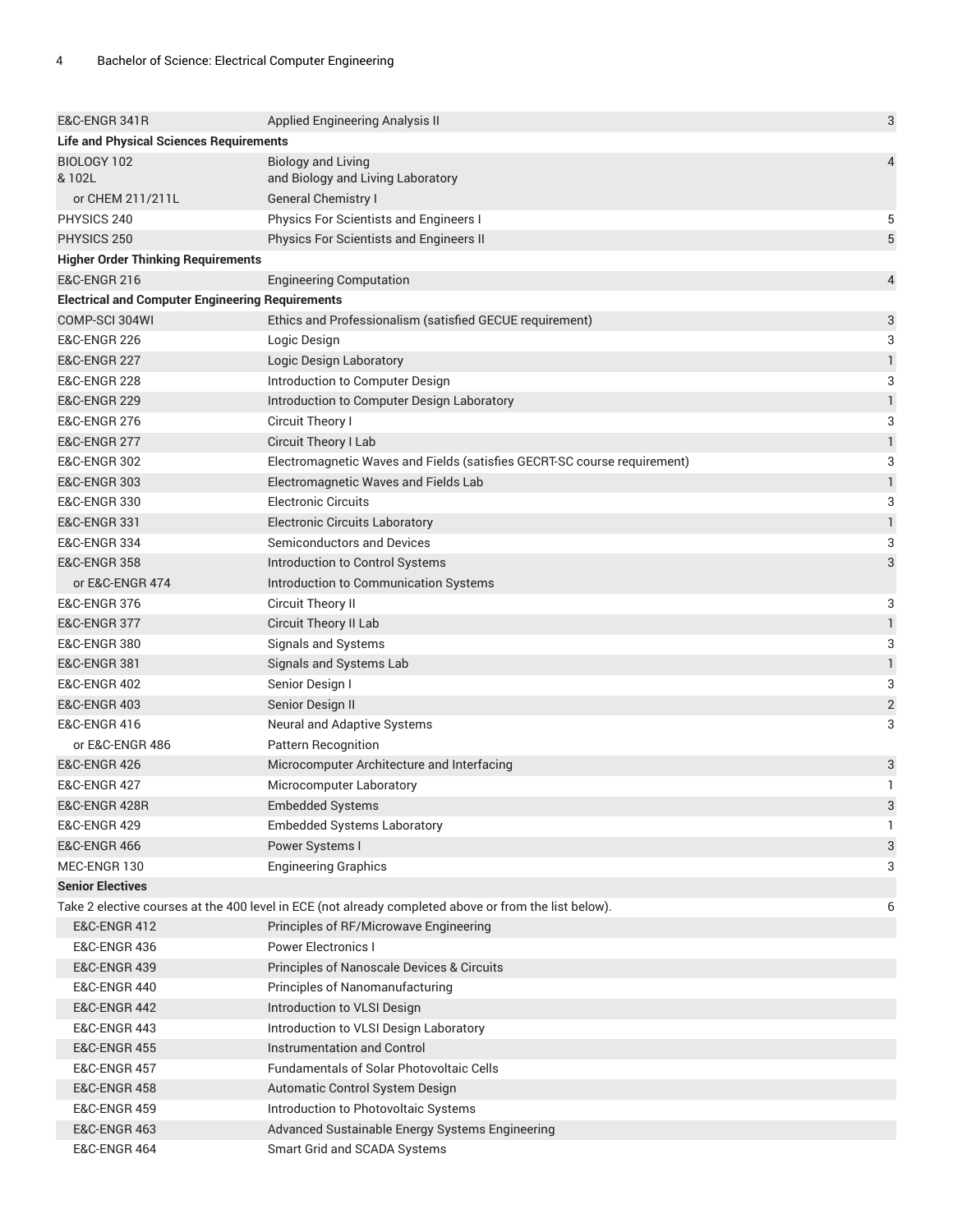| <b>E&amp;C-ENGR 467</b> | Power Systems II                                                                                                |     |
|-------------------------|-----------------------------------------------------------------------------------------------------------------|-----|
| <b>E&amp;C-ENGR 468</b> | <b>Electric Power Distribution Systems</b>                                                                      |     |
| <b>E&amp;C-ENGR 473</b> | Introduction to Power System Protection                                                                         |     |
| <b>E&amp;C-ENGR 475</b> | Data Compression                                                                                                |     |
| <b>E&amp;C-ENGR 477</b> | Introduction to Wireless Networking                                                                             |     |
| <b>E&amp;C-ENGR 480</b> | Digital Signal Processing                                                                                       |     |
| <b>E&amp;C-ENGR 484</b> | Digital Image Processing                                                                                        |     |
|                         | Take one elective course at the 400 level in ECE, COMP-SCI, INFO-TEC, or PHYSICS (not already completed above). | 3   |
| COMP-SCI 423            | <b>Client/Server Programming and Applications</b>                                                               |     |
| COMP-SCI 457            | Software Architecture: Requirements & Design                                                                    |     |
| COMP-SCI 458            | Software Testing and Verification                                                                               |     |
| INFO-TEC 426            | <b>Practical Network Security</b>                                                                               |     |
| INFO-TEC 429            | Introduction to Cybersecurity                                                                                   |     |
| PHYSICS 410             | <b>Thermal Physics</b>                                                                                          |     |
| PHYSICS 420             | Optics                                                                                                          |     |
| PHYSICS 450             | Introduction To Solid State Physics                                                                             |     |
| PHYSICS 460             | <b>Electricity And Magnetism I</b>                                                                              |     |
| PHYSICS 461             | <b>Electricity And Magnetism II</b>                                                                             |     |
| PHYSICS 472             | Introduction To Quantum Mechanics                                                                               |     |
| <b>Total Credits</b>    |                                                                                                                 | 103 |

```
Minimum GPA: 2.0
```
**Minimum grade of C in all courses offered in the School Science Engineering.**

**Total Credit Hours: 127**

### **Tools for Planning and Fulfilling Academic Requirements**

UMKC's Major Maps are detailed, semester by semester plans that lead a student to complete all degree requirements within four years. Plans include benchmarks and critical courses by term that assist a student's evaluation of progress and major "fit". In order to ensure that the appropriate courses are taken, students are encouraged to consult with the undergraduate advisor for this major. Please see the tab above to view the major map for this program.

UMKC's [Transfer](https://www.umkc.edu/admissions/transfer-guides.html) Guides [\(https://www.umkc.edu/admissions/transfer-guides.html](https://www.umkc.edu/admissions/transfer-guides.html)) provide detailed guidance on recommended transfer coursework, plans of study, transfer timelines, and transfer contact information. To ensure a seamless transfer experience, students are encouraged to work with both their community college advisor and a UMKC advisor when planning their coursework.

UMKC's [PlanMyDegree](https://www.umkc.edu/registrar/academic-programs/plan-my-degree.html) 'Audit' ([https://www.umkc.edu/registrar/academic-programs/plan-my-degree.html\)](https://www.umkc.edu/registrar/academic-programs/plan-my-degree.html) degree audit system provides an individual evaluation of all degree requirements (General Education, Degree Specific, Major Specific, etc.) for students' officially recorded (Office of Registration and Records) and "what if" exploratory plans of study. This evaluation is used to certify all graduation requirements.

UMKC's [PlanMyDegree](https://www.umkc.edu/registrar/academic-programs/plan-my-degree.html) 'Plans' [\(https://www.umkc.edu/registrar/academic-programs/plan-my-degree.html\)](https://www.umkc.edu/registrar/academic-programs/plan-my-degree.html) degree planning tool enables students to develop a personalized semester by semester plan of study towards completion of degree requirements for student's officially recorded (Office of Registration and Records) and "what if" exploratory plans of study. Update and edit your full plan to degree completion each term and confirm accuracy each semester with your Academic Advisor(s).

### **Major Map Four Year Graduation Plan - Courses & Critical Benchmarks for First Time College Students:**

UMKC's Major Maps are detailed, undergraduate four-year course outlines that inform students on the classes they should take and when to take them. Outlines are updated yearly. Graduate students should visit their program's individual school for program outlines.

The following is a sample course of study. Your path to graduation may vary based on factors such as college credit you earned while in high school, transfer work from other institutions of higher learning, and placement in Mathematics. You are responsible for checking prerequisites to any courses. It is the Student's responsibility to ensure that all program requirements are met. This guide is not a substitute for academic advisement.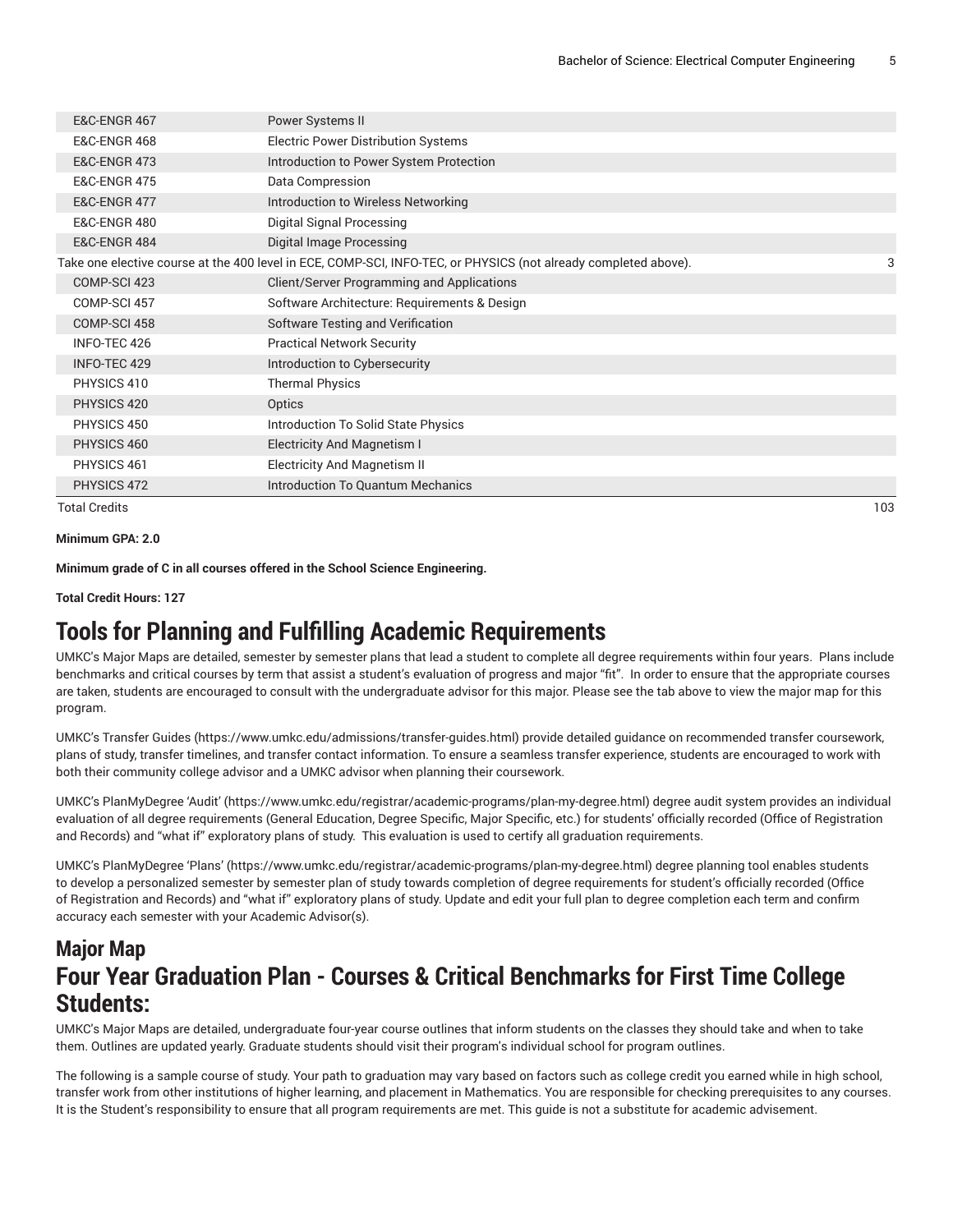**First Year**

| <b>Fall Semester</b>                                    | <b>Credits</b> |    | <b>Spring Semester</b>             | <b>Credits</b> |                |
|---------------------------------------------------------|----------------|----|------------------------------------|----------------|----------------|
| MATH 210CC                                              |                |    | 4 MATH 220CC                       |                | 4              |
| MEC-ENGR 130                                            |                |    | 3 PHYSICS 240CC                    |                | 5              |
| BIOLOGY 102<br>& 102L (or CHEM 211 & 211L)              |                |    | 4 ENGLISH 225                      |                | 3              |
| GEFSE 101                                               |                |    | 3 GECRT-SS 101                     |                | 3              |
| ENGLISH 110                                             |                | 3  |                                    |                |                |
|                                                         |                | 17 |                                    |                | 15             |
| <b>Second Year</b>                                      |                |    |                                    |                |                |
| <b>Fall Semester</b>                                    | <b>Credits</b> |    | <b>Spring Semester</b>             | <b>Credits</b> |                |
| <b>E&amp;C-ENGR 216</b>                                 |                |    | 4 E&C-ENGR 228<br>& E&C-ENGR 229   |                | 4              |
| <b>E&amp;C-ENGR 226</b><br>& E&C-ENGR 227 <sup>CC</sup> |                |    | 4 E&C-ENGR 276<br>& E&C-ENGR 277CC |                | $\overline{4}$ |
| E&C-ENGR 241 <sup>CC</sup>                              |                |    | 3 E&C-ENGR 341RCC                  |                | 3              |
| PHYSICS 250CC                                           |                |    | 5 COMP-SCI 394R                    |                | 3              |
|                                                         |                |    | COMM-ST 110, 140, or 277           |                | 3              |
|                                                         |                | 16 |                                    |                | 17             |
| <b>Third Year</b>                                       |                |    |                                    |                |                |
| <b>Fall Semester</b>                                    | <b>Credits</b> |    | <b>Spring Semester</b>             | <b>Credits</b> |                |
| <b>E&amp;C-ENGR 334</b>                                 |                |    | 3 E&C-ENGR 302<br>& E&C-ENGR 303   |                | 4              |
| <b>E&amp;C-ENGR 376</b><br>& E&C-ENGR 377               |                |    | 4 E&C-ENGR 330<br>& E&C-ENGR 331   |                | $\overline{4}$ |
| <b>E&amp;C-ENGR 380</b><br>& E&C-ENGR 381               |                |    | 4 E&C-ENGR 428R<br>& E&C-ENGR 429  |                | 4              |
| <b>E&amp;C-ENGR 426</b><br>& E&C-ENGR 427               |                |    | 4 E&C-ENGR 466                     |                | 3              |
|                                                         |                | 15 |                                    |                | 15             |
| <b>Fourth Year</b>                                      |                |    |                                    |                |                |
| <b>Fall Semester</b>                                    | <b>Credits</b> |    | <b>Spring Semester</b>             | <b>Credits</b> |                |
| E&C-ENGR 358 or 474                                     |                |    | 3 COMP-SCI 304WI                   |                | 3              |
|                                                         |                |    |                                    |                |                |
| <b>E&amp;C-ENGR 402</b>                                 |                |    | 3 E&C-ENGR 403                     |                | $\overline{c}$ |
| <b>E&amp;C-ENGR 416</b>                                 |                |    | 3 E&C-ENGR 4XX Major Elective      |                | 3              |
| E&C-ENGR 4XX Major Elective                             |                |    | 3 E&C-ENGR 4XX Major Elective      |                | 3              |
| GECRT-AH 101                                            |                |    | 3 HISTORY 101, 102, or POL-SCI 210 |                | 3              |
|                                                         |                |    | GECDV 201                          |                | 3              |

Total Credits: 127

CC Critical Courses provide feedback regarding major fit and help indicate likelihood of successful completion of chosen academic program and degree.

# **Recommendations to Maintain Progress toward 4-Year Degree Completion**

- Completion of the First Semester Experience (FSE) course in first term.
- Early completion of Written Communication, Oral Communication, and Math Pathway requirements.
- Maintain the minimum GPA required for academic Good Standing for your degree program.